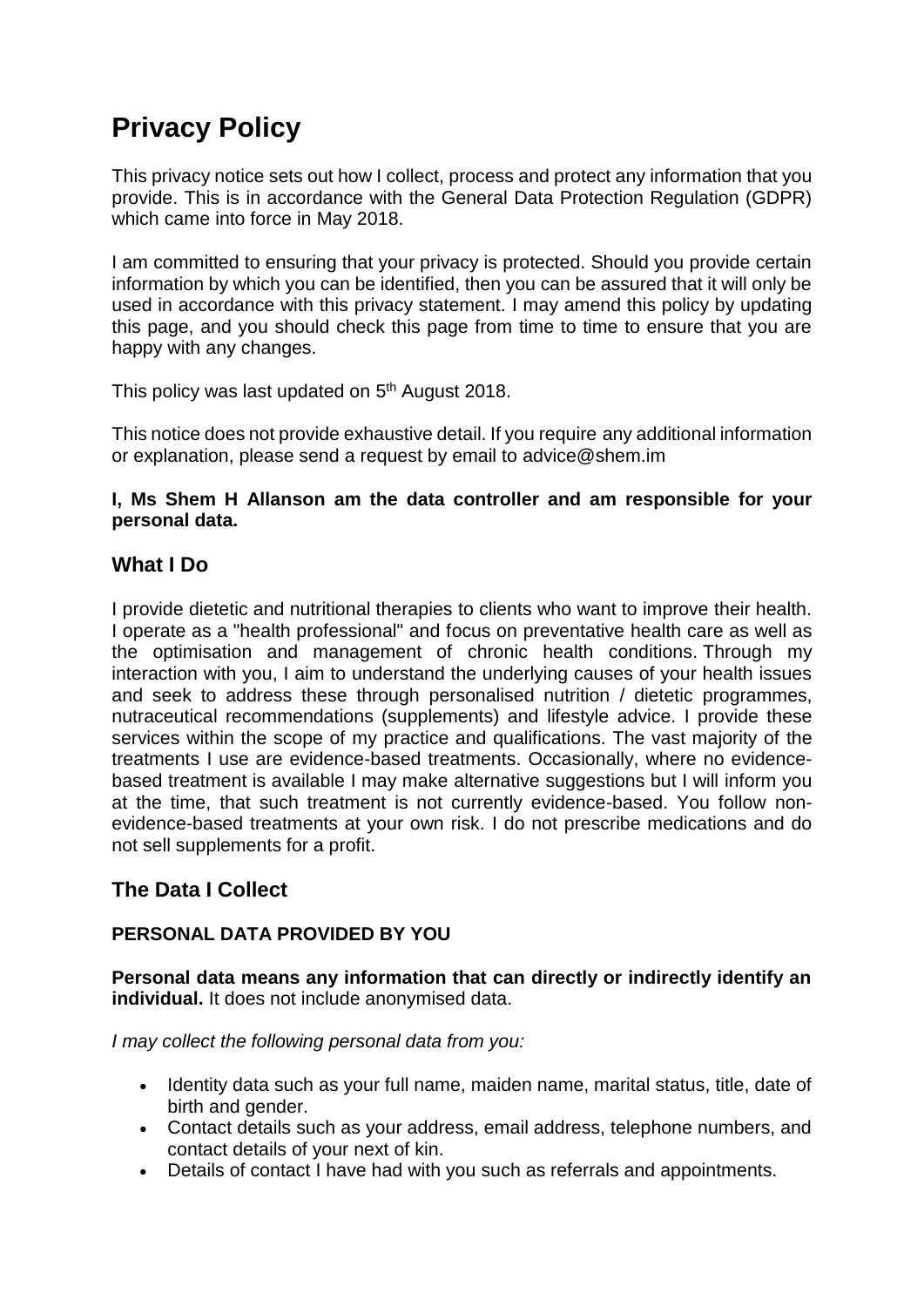- Your GP's name, address and contact information.
- Financial data such as bank account and payment card details.
- Transaction data such as details about payments between us.
- Feedback regarding my services.

I collect and process this data in accordance with the "legitimate interest" condition. **This means that the lawful basis of my holding your personal data is for legitimate interest.**

#### **SPECIAL CATEGORY DATA/SENSITIVE DATA**

#### **Special category data is personal data which according to the GDPR is considered more sensitive and therefore needs more protection.**

Such data includes details about your race or ethnic origin, religious views and beliefs, sex life or sexual orientation, information about your health and genetics and biometric data.

*I collect the following sensitive data about you:*

- Health information provided by you, including your previous and present medical history including your physical and mental health, and details of diagnosed conditions.
- Dietary and lifestyle habits and supplementation details.
- Details on your past and present medication.
- Copies of NHS or private medical test results such as blood tests, x rays etc. provided by you.
- Third party/functional biochemical test results and genetic information.
- Clinic notes and health improvement programmes.

I use this information in order to provide you with direct healthcare. Even though, I may seek your explicit consent for processing, my primary condition for processing is "preventative health care and health management", and **the lawful basis of my holding your personal data is for legitimate interest.**

On occasions, I may also obtain sensitive data from other health care providers or individuals authorised by you to give out such information. **The provision of this information is subject to you giving me your express consent.** If I do not receive this consent from you, I will not be able to coordinate your healthcare with these providers.

I also understand that collecting, processing and holding your special category data requires me to comply with the "common law of confidentiality", independently of the GDPR regulations.

## **How I Collect Your Personal Data**

*I may collect your personal data in the following ways:*

By completing a health, medical and lifestyle questionnaire.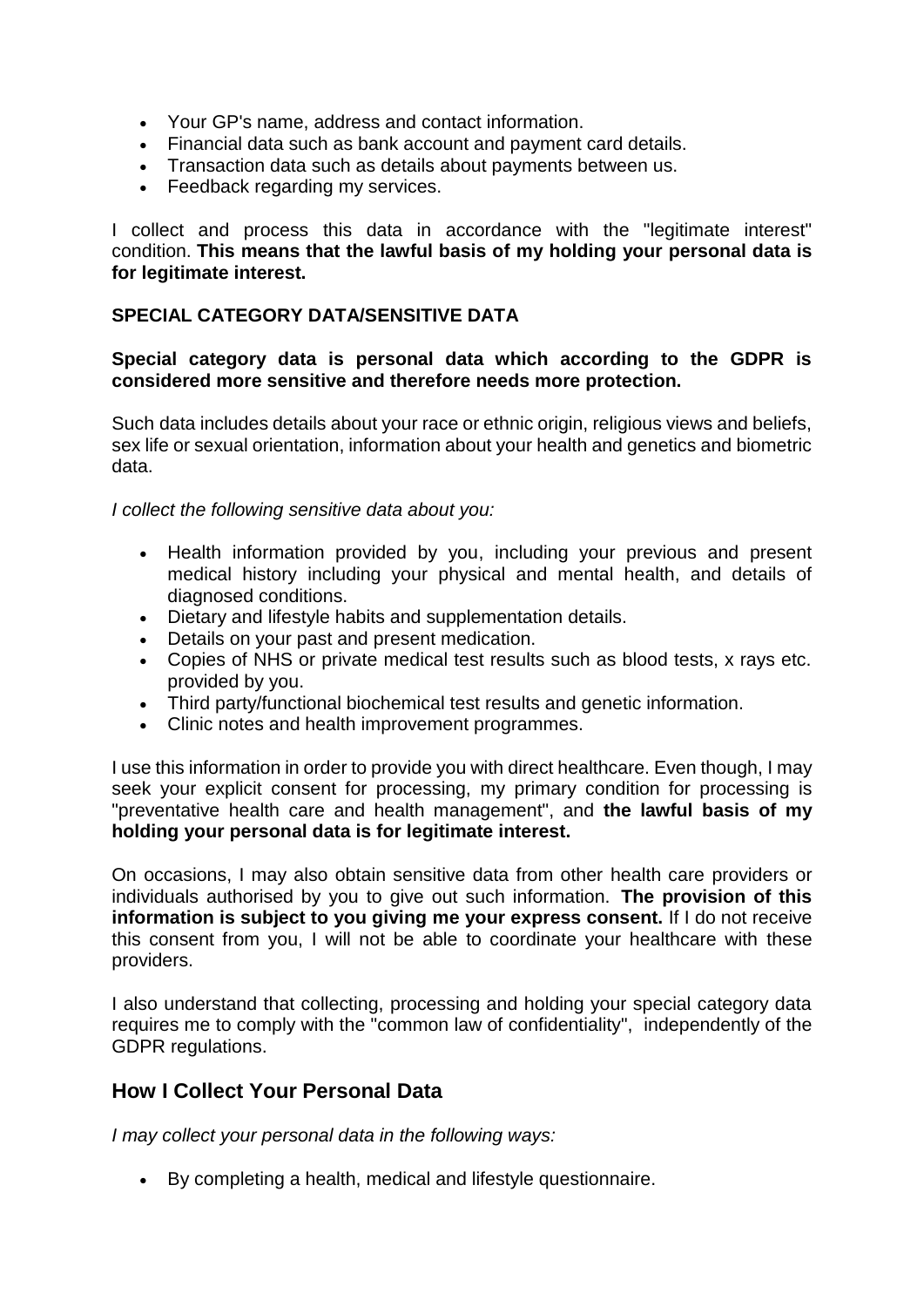- By signing a terms of engagement form if applicable.
- During a personal one-on-one consultation.
- Through email, Skype, telephone, post, online chat or social media.
- By taking debit/credit card and online payment.
- Through automated technologies such as cookies.

My purpose in collecting your data through the above ways is to provide you with direct health care, and **the legal basis of my holding your personal data is for legitimate interest.**

## **How Long will I Hold Your Data**

Following completion of your therapy, *I will hold records of your personal data for at least 7 years following the last occasion on which treatment was given. In the case of treatment to minors, I will keep the records at least 12 years.*

This is in accordance with my professional association's policy and my insurance company's policy, and it enables me to process any complaint you may make. **In this case the lawful basis of my holding your personal data is for legitimate interests.**

You have the right to object and the right to request your data to be erased. However, such requests may be declined under provisions of the GDPR which gives me the overriding right to hold your data in order to comply with legal obligations.

## **How I Use Your Personal Data**

I act as a data controller for use of your personal data to provide direct health care. I also act as a controller and processor in regard to the processing of your data from third parties such as functional testing companies, supplement companies and other healthcare providers. I act as a data controller and processor in regard to the processing of debit/credit card and online payments.

I undertake at all times to protect your personal data, including any health, medical, identity and contact details, in a manner that is consistent with my duty of professional confidence and the requirements of the General Data Protection Regulation (GDPR) concerning data protection. I will also take reasonable security measures to protect your personal data storage.

I may use your personal data where there is an overriding public interest in using the information e.g. in order to safeguard an individual, or to prevent a serious crime. **I will do this in accordance of the "vital interest" condition.** I will also be obliged to share your data when there is a legal requirement such as a formal court order. **This will be on the basis of "legal obligation".** I may use your data for marketing purposes such as newsletters but this would be subject to you giving us your express consent.

## **Disclosure Of Your Personal Data**

**I will keep information about you strictly confidential, and will not disclose your data to other third parties without your express consent.**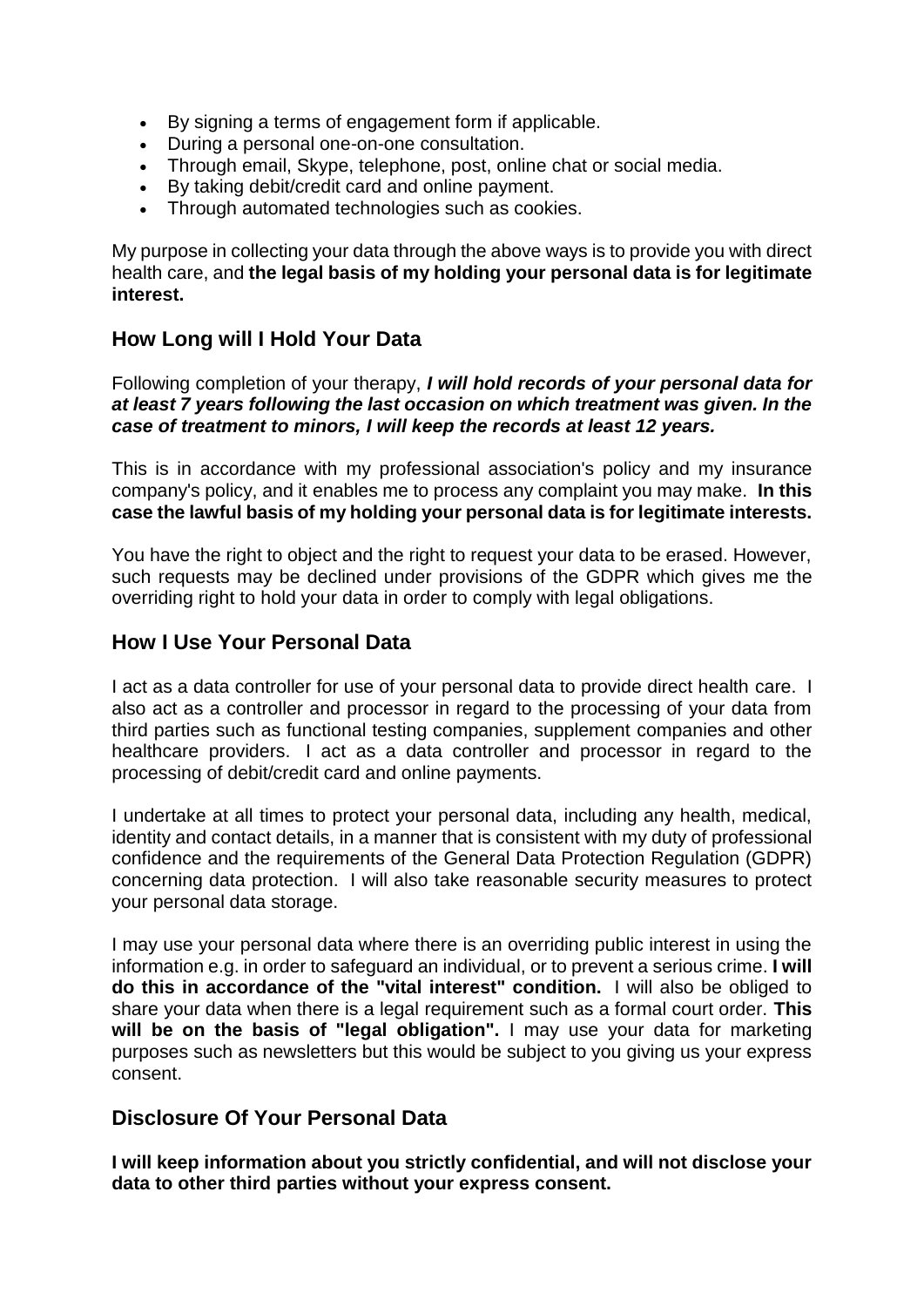*Exceptions to the above may apply for the following categories of third parties:*

- My professional association and insurance company for the processing of a complaint made by you.
- Biochemical/Functional testing companies and supplement companies as part of providing you with direct health care.
- Your GP, healthcare providers, police, social services in a case when we believe your life is in danger on the lawful basis of vital interest.
- Anyone to whom I may transfer my rights and duties under any agreement I have with you.
- Any legal or crime prevention agencies and/or to satisfy any regulatory request if I have a duty to do so or if the law allows me to do so.

On occasions, I may share a brief summary of your health problems in an anonymised form for the purpose to seek professional health opinion in order to provide you with better health care, or for the purpose of professional development. This may be at clinical supervision meetings, conferences, private and professional health online forums. In such cases your personal data and identity will not be disclosed and will remain fully confidential.

I may publish your anonymised full case history in medical journals, trade magazines or online professional sites. **I will seek your explicit consent before processing your data in this way.**

## **Your Legal Rights**

Every individual has the right to see, amend, delete or have a copy of data held that can identify them, with some exceptions. You do not need to give a reason to see your data.

*The GDPR defines the following rights in relation to your personal data:*

- 1. The right to be informed
- 2. The right of access
- 3. The right to rectification
- 4. The right to erasure
- 5. The right to restrict processing
- 6. The right to data portability
- 7. The right to object
- 8. Rights in relation to automated decision making and profiling *(not relevant to us)*

If you would like to invoke any of the above rights then please email myself, the Data Controller at advice@shem.im. I will respond within 30 days from the point of receiving the request and all necessary information from you.

Under certain circumstances, some information may be withheld.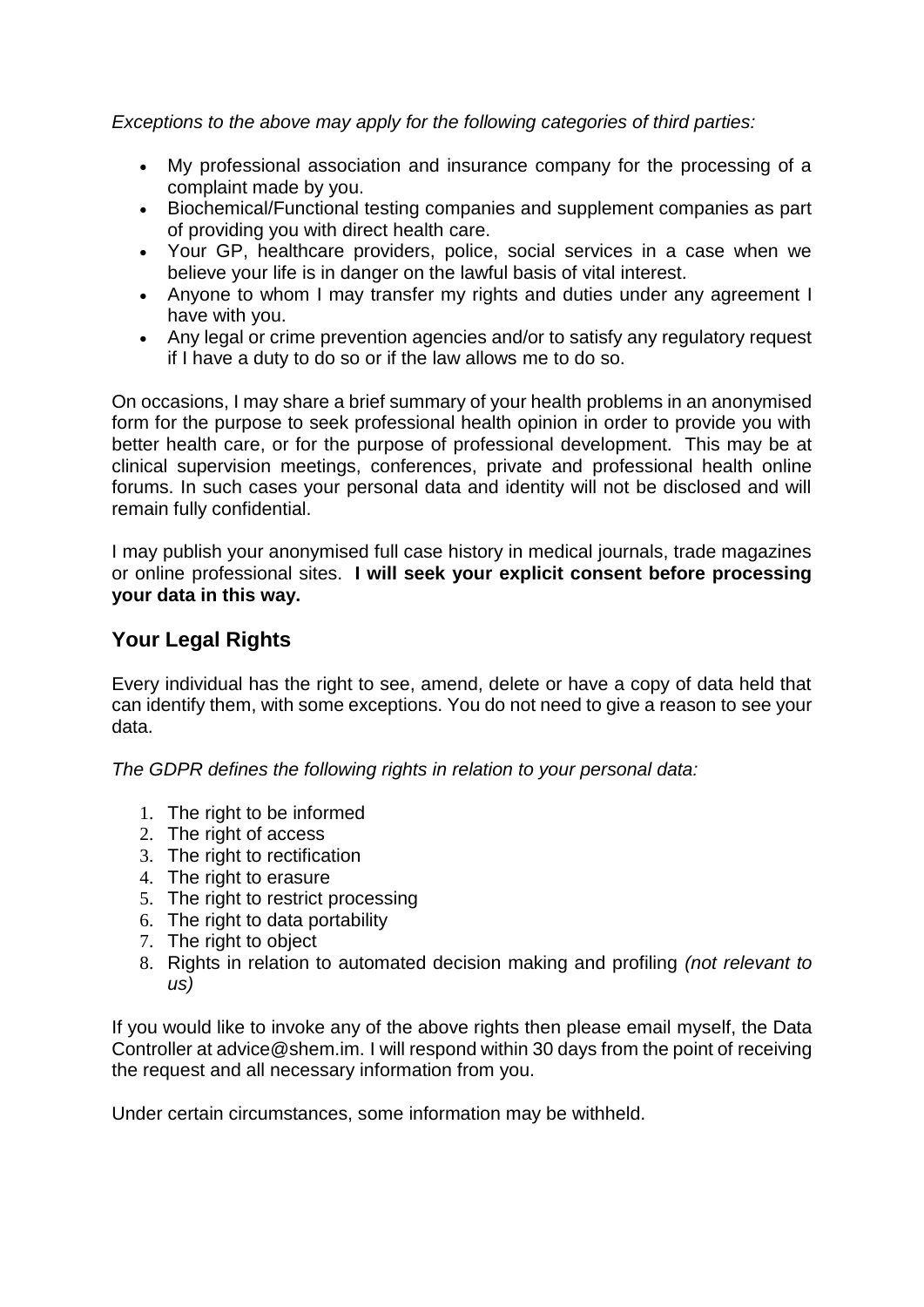## **Data Protection And Security**

I only use information that may identify you in accordance with the GDPR. This requires me to process personal data only if there is a lawful basis for doing so and that any processing must be fair and lawful.

As a "health professional" within the health sector, I am also obliged to follow the *"common law of confidentiality"*, which means that where identifiable information about you has been given in confidence, it should be treated as confidential and only shared for the purpose of providing direct healthcare. I will ensure that your information is protected and is only used in a way which complies with the law and my privacy policy.

I have put in place appropriate security measures to prevent your personal data from being accessed, changed or used in an unauthorised way. I keep a paper copy of your personal data, including sensitive data in a secure filing system accessible only by myself. I also keep a copy of such data electronically on a computer with encryption (which masks data so that unauthorised users cannot see or make sense of it). I use email providers who use encryption to secure cyber transit of your personal data and I take responsibility for the protection of your data upon receipt. However, I do not take responsibility for the security measures you are taking at your end when you provide your data to me electronically.

I ensure external data processors that support me are legally and contractually bound to operate and that they can prove security arrangements are in place where data that could or does identify a person is processed.

## **Cookies**

Cookies are small pieces of data stored in encrypted text files and located in browser directories. Their purpose is to make the website easier to use, help analyse web traffic or remember your preferences either for a single visit (*through session cookies*) or for repeated visits (*through persistent cookies*).

If you are not happy with this, you can set your browser to refuse all or some browser cookies, or to alert you when websites set or access cookies. If you disable or refuse cookies, please note that some parts of this website may become inaccessible or not function properly.

To find out more about how to manage and delete cookies, visit [aboutcookies.org.](http://aboutcookies.org/) For more details about advertising cookies, and how to manage them, visit [youronlinechoices.eu](http://www.youronlinechoices.eu/) (EU based), or [aboutads.info](http://www.aboutads.info/choices/) (US based).

## **Analytics**

Just like many websites, I use an analytics software called Google Analytics in order to understand the trends in popularity of my website and of different sections. I make no use of personally identifiable information in any of the statistical reports I use from this software. Google Analytic's own privacy policy can be read [here:](https://support.google.com/analytics/answer/6004245)